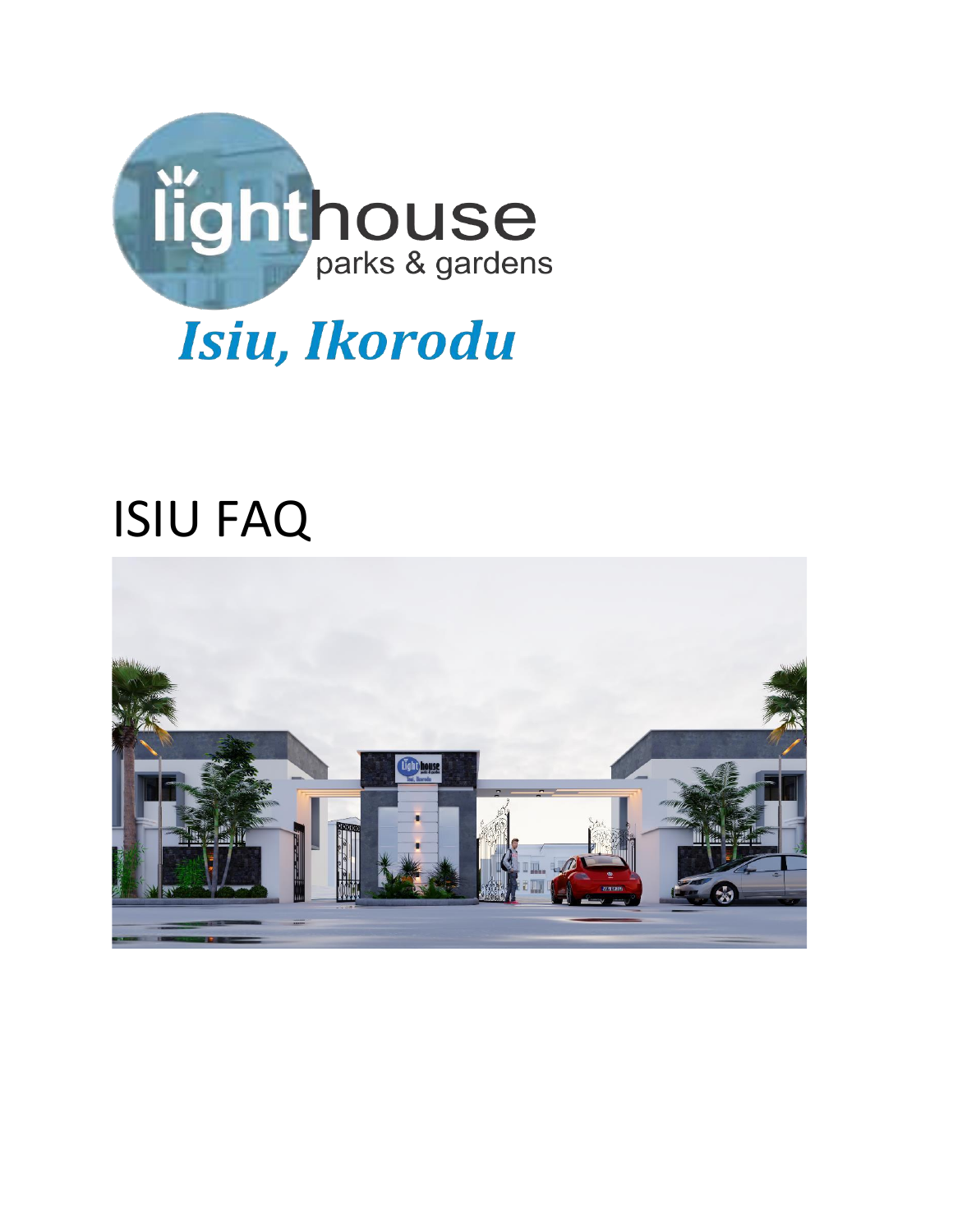# **Where is Lighthouse park phase one located?**

It is 50 meters away for ikorodu/Ijebu-Ode express road, Isiu Ikorodu Lagos

# **Who is the financier and Developer of Lighthouse Park Phase One?**

Evertop Realties Limited

# **What is the Delivery timeline of Lighthouse Park?**

Two years

# **What are the notable landmarks to Lighthouse Park Phase One Isiu?**

- Lagos State Polytechnic Ikorodu Lagos
- New Mile12 Market
- Timber Market  $\circ$  Caleb University
- Imota rice mill
- The proposed Fourth Mainland Bridge
- Direct road access to Lekki-Epe
- Hypo factory

# **What is the size of a plot at Lighthouse Park?**

300Sqm & 500Sqm respectively.

# **What happen if a lesser or bigger plot is allotted to me?**

In case of a bigger or lesser plot, a sum equivalent to the size of the shortage or excess multiplied by the price per Square Meters will be refunded or demanded.

## **Is there any Document /Title on the land?**

Yes, Approved survey, Deed of Assignment & C of O in Process What

# **I s the price per plot/payment scheme with the size 500Sqm?**

**N** 2,625,000 on Outright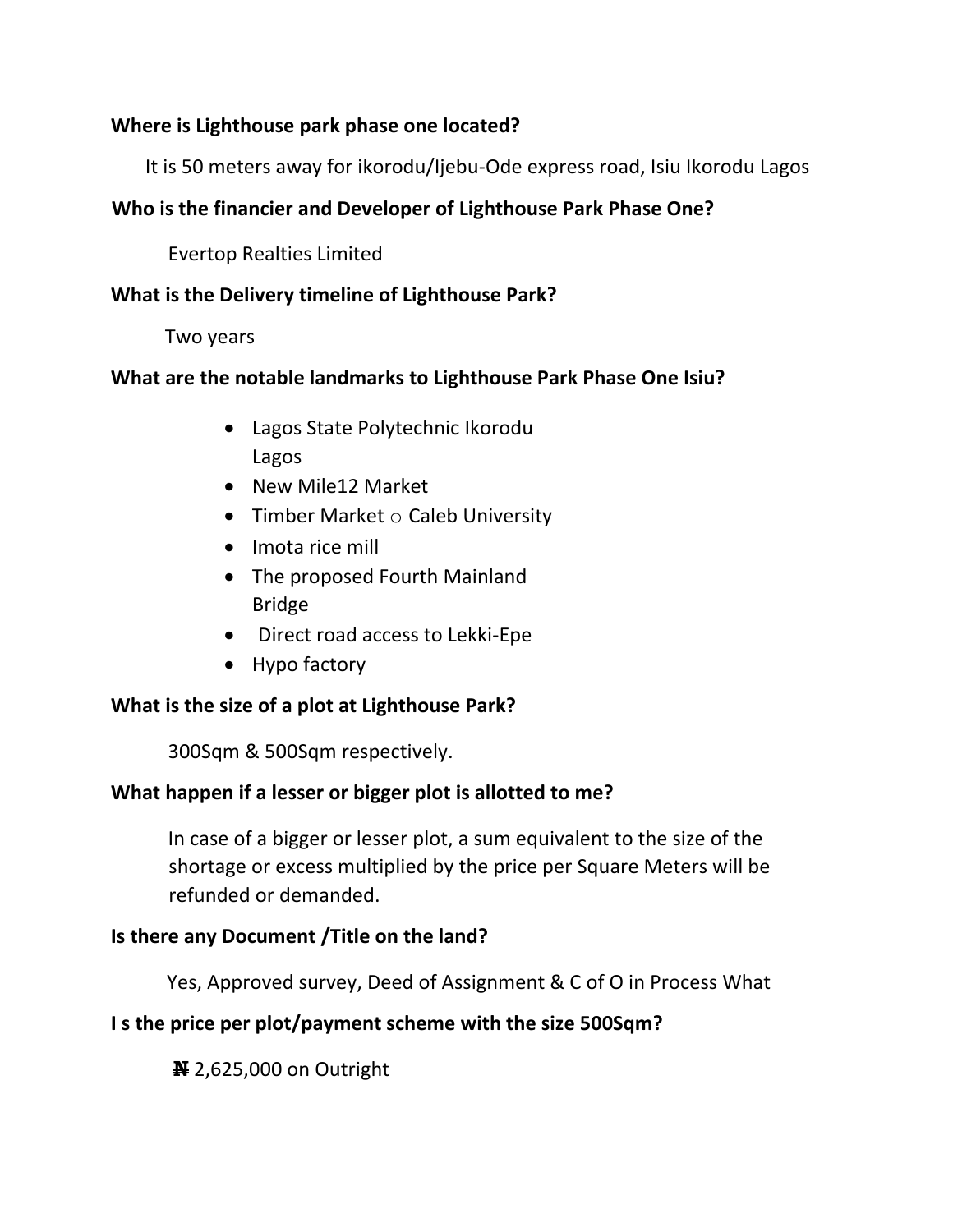Note: Every Estate comes with a promo price package you can contact our customer care, agent or any of our representatives.

#### **What do I get after I have completed payment for the land?**

Final payment receipt, letter for allocation, Deed of Assignment (after completion of all payments)

#### **What documents are expected to be collected after all necessary payments?**

Receipts, letter of allocation, survey plan, Deed of Assignment and Estate restrictive covenant.

#### **Can I start building on the Land Immediately?**

Yes, you can start building after the physical allocation and payment of all levies.

## **What other payment do I pay apart from the payment of land?**

Registered Survey: **N** 350,000 Documentation: **N** 50,000 Allocation Fee: **N** 50,000 Developmental Fee: #2000 per square meter

#### **What infrastructure will be provided by the developmental fee?**

Provision of transformer, Street light, Electrification, Recreation center, Drainage system, Good Road network and other Estate facilities.

#### **When will the land be allocated to me?**

Instant allocation at Full payment.

#### **Is there any provision for group allotment?**

Yes, group allotment is permissible in case of registered co-operative societies or companies.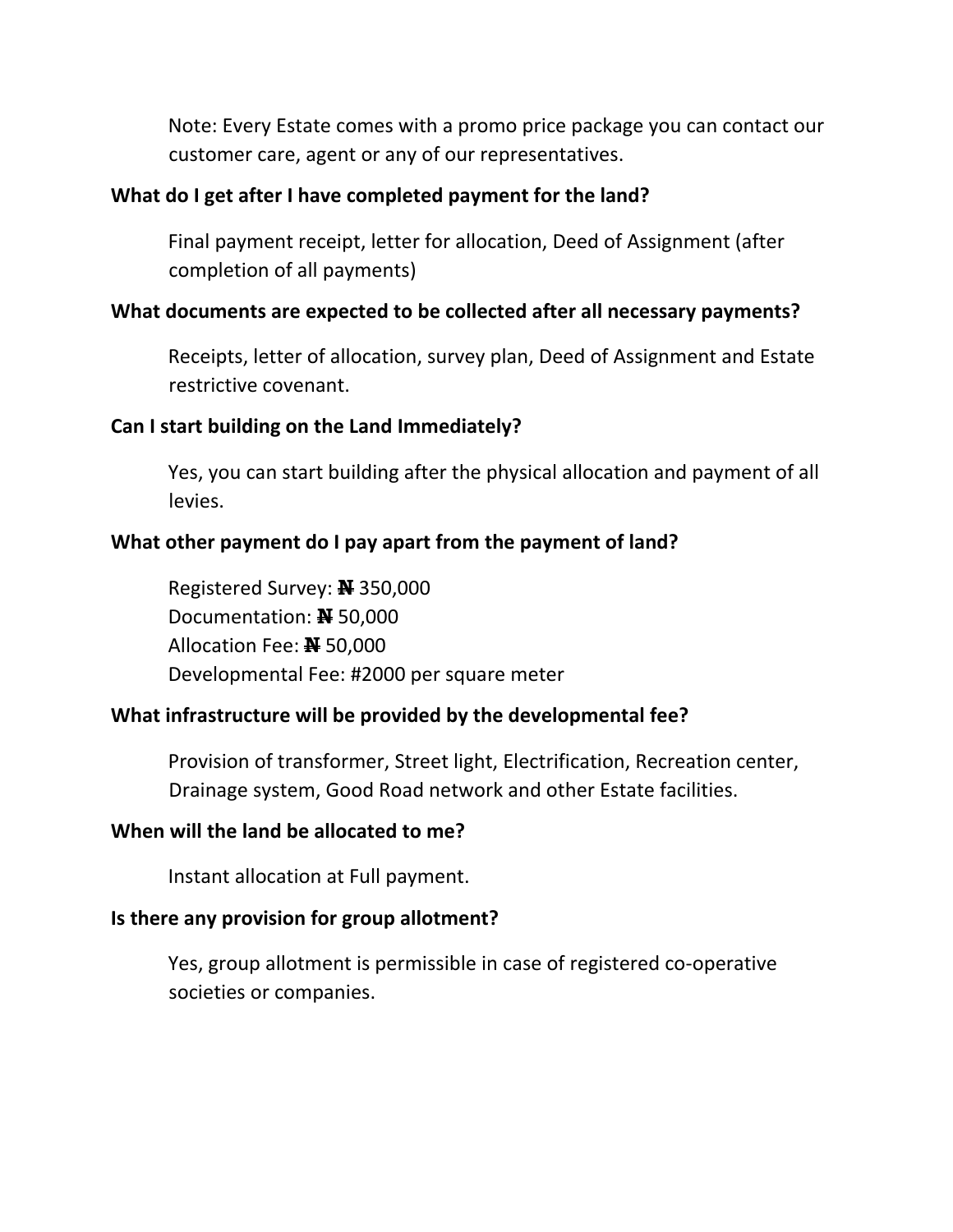## **Can I build any structure on the serviced plot?**

Yes, however all building plans must be certified by Evertop Realties Limited Construction Unit and in reconciliation with dictate in the restrictive covenant and other contractual deeds

## **Who is in charge of maintenance of the Estate?**

Evertop Estate Management Unit.

## **Is there any encumbrance on the Land?**

We are proud to say that the Land is free from every known government acquisition /interest and adverse claimant.

## **Where or how do I make payment?**

Kindly make all payment to our bank account and send scanned copy of the teller to OUR Email address at 'evertoprealtieslimited@gmail.com' for tittle processing Please note: be aware that all instrument of payment should be made in favor of 'Evertop Realties Limited' Bank Account Number: First Bank: 2030230129 GTBank: 0150038587 Zenith Bank: 1012832135 Access/diamond Bank: 0044826579.